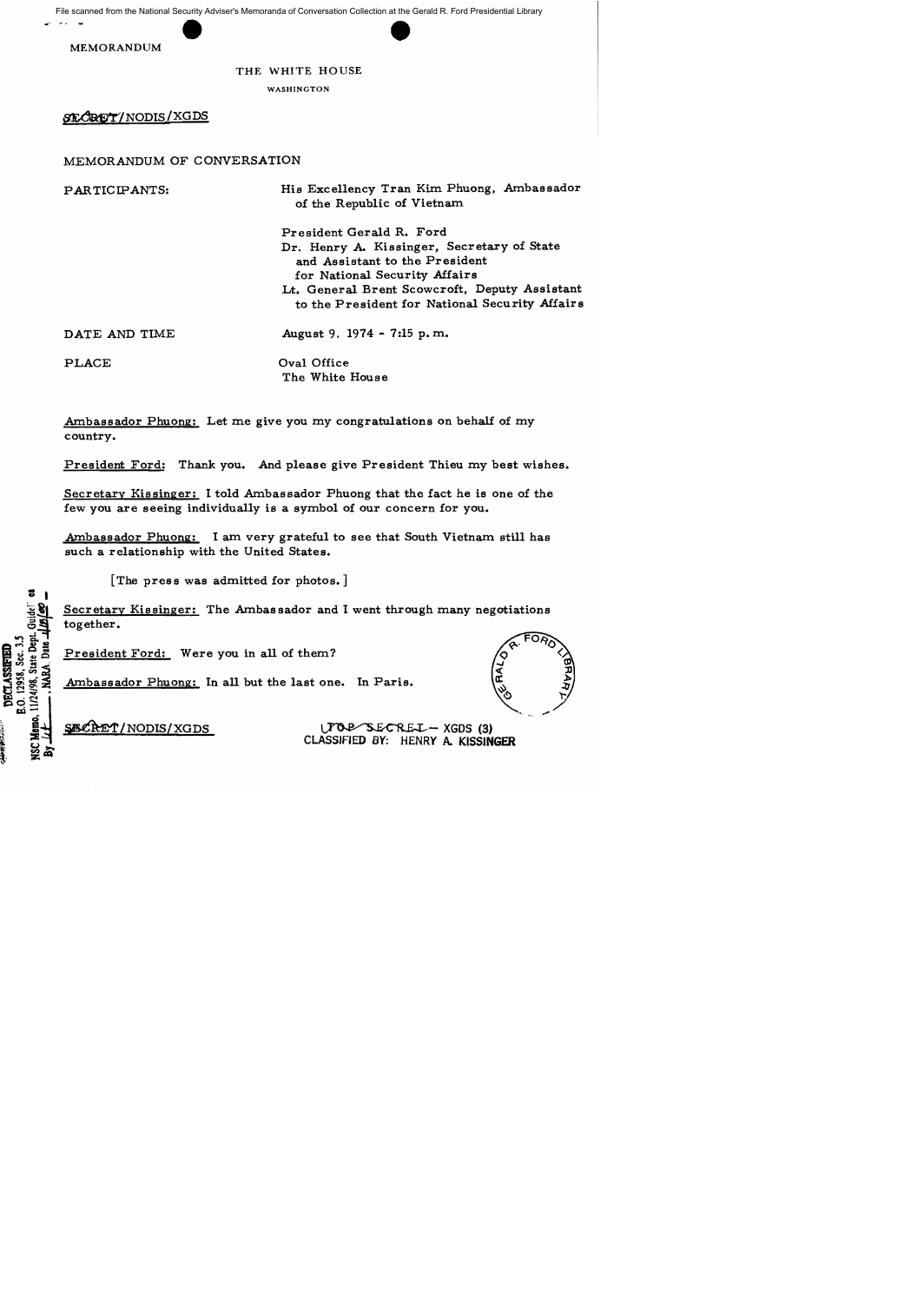## e \$EXRET/NODIS/XGDS 2.

Secretary Kissinger: I had to negotiate with the North Vietnamese in the day and with the South Vietnamese at night. The pr ess reports said I was out with the girls at night, but it wasn't true.

President Ford: Not with the girls? At least not sine e you've been married. How long did that last?

Secretary Kissinger: About four months, in' phases.

President Ford: I went to the signing! Secretary Rodgers took us along. I have a pen the Secretary gave me which was used in the signing. I have it framed.

[The press was dismissed.]

I assure you we will continue our policies and will try to continue them effectively. I know you have problems. Heavy military activity has been going on, especially the last three days. I was very disappointed in the \$1 billion cut to \$700 million.<br>We asked for \$1.4. At last we beat Riegle who wanted it cut to \$375 million.<br>But \$700 million is not enough. We asked for \$1.4. At last we beat Riegle who wanted it cut to \$375 million. 2" ~' .;

Ambassador Phuong: It is not. With prices going up.

President Ford: Next week I hope to make personal contacts in the Senate to convince them the House figure is too low.

Secretary Kissinger: If you could turn McClellan around, that would make a big difference.

Ambassador Phuong: Our concern is that Hanoi could read this as a signal of your disinterest and increase its activity. Now you are meeting with the. Soviet Union, maybe there is some way to get them to cut their supplies to North Vietnam. If they continue and we can't get supplies from the United States, it would be very serious.

President Ford: Can we get help from Humphrey?

Secretary Kissinger: He supports economic more than military aid.

Ambassador Phuong: He came back from his trip there very impressed. There was a very serious mark-up in the Hou se -- it was only \$450 million for Vietnam.



~/NODIS/XGDS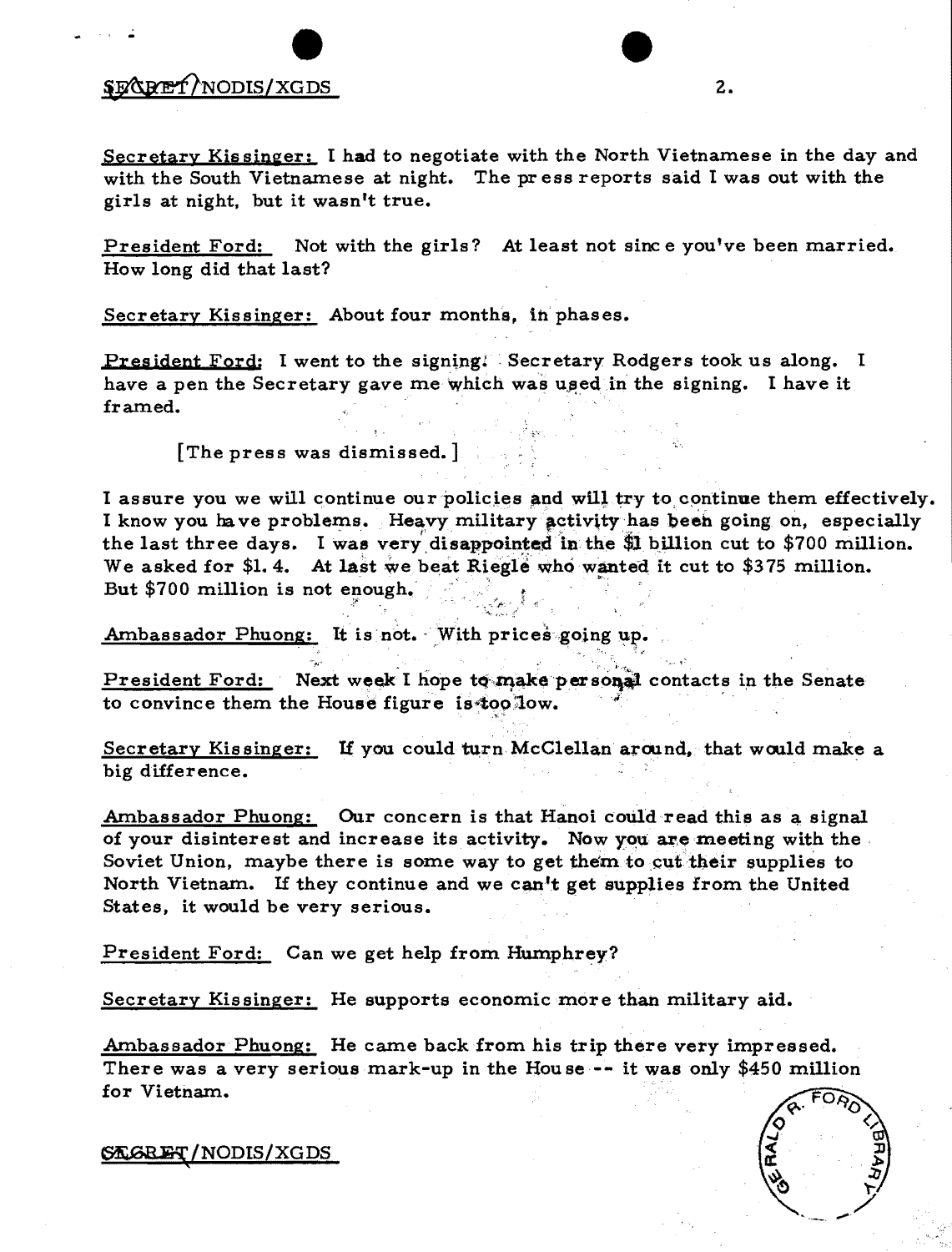## e SEXCRETYNODIS/XGDS . 3.

\SECRET/NODIS/XGDS

Secretary Kissinger: It is disgraceful, Mr. President, for a lousy \$200 million to let Vietnam go down the drain, after 50,000 Americans died there.

President Ford: We will do our best. Give President Thieu my best and my admiration to Thieu. We are proud of our relationship, and I assure you and the President that we will do our best to continue it.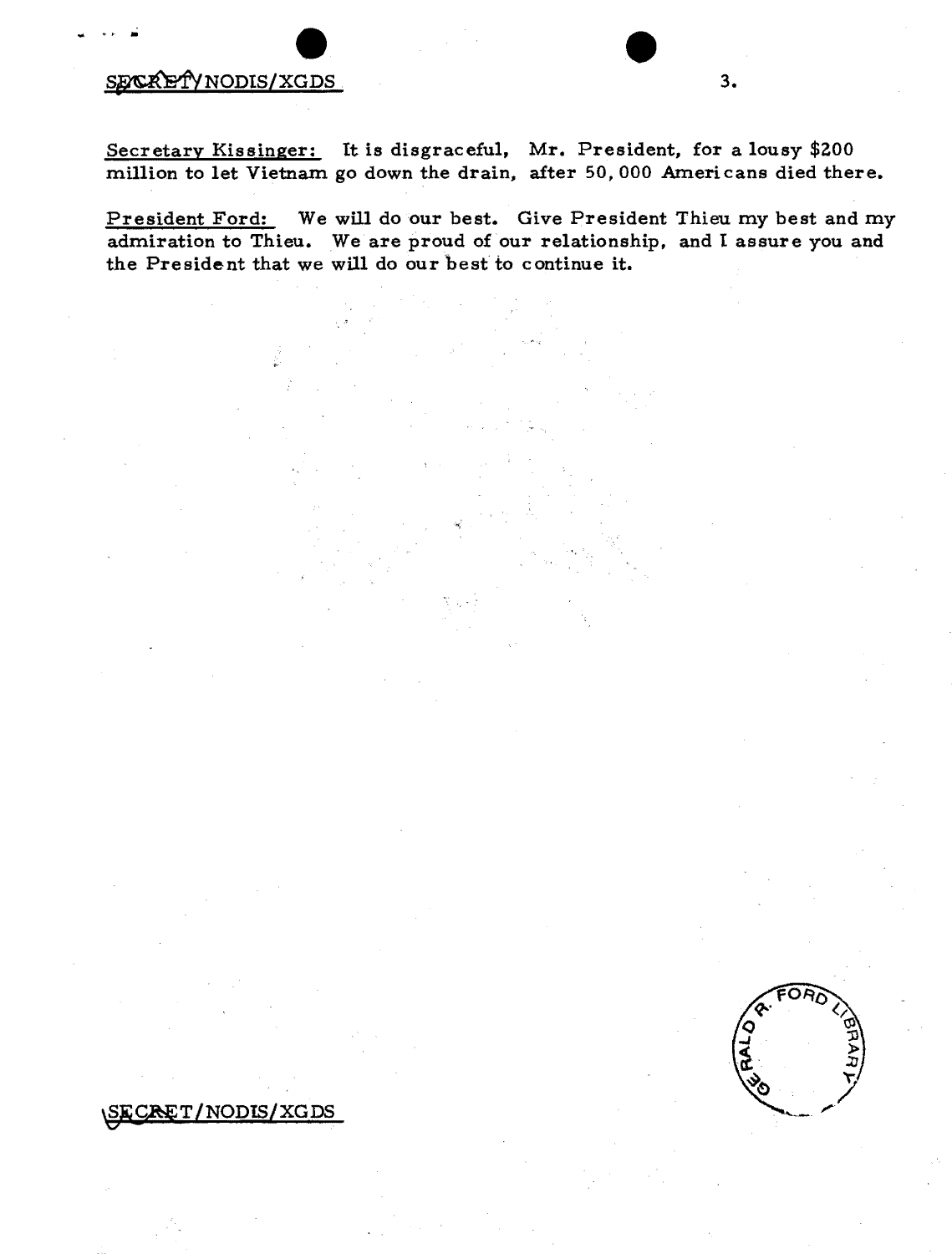His Excellency Trave Kim PHUONG PFri and Rhung AAR  $9$  array  $74$   $7\frac{1}{5}$   $7\frac{1}{5}$ A Computer en bochaffly an comme)<br>L'Allose point Think auf breit a fact you are MR & very promport to see that SVN is still has contil executionships of cUS  $(Pess)$ The Orach - I event them may sydlette Were joint Ph In all untlast - in Pierres. Le Shalt sur otraite w/ y im day + SM at might How living shit that last?  $k$  about 4 mos in phase. PS wint to signing. Royces Trock to bring from Sien Pleasant vous achien vise (voir signification de français) Jessait jour moi ville contrait aux policies es to the continue there effectively. I know you have prob. + autricity gaing age list 3 longe. Besagentel une bout Right who want enth 3) [. ] 14 hot A St met Prices pay sp. though P ] rept make I hope to verale personnel entacts in Smothto convince Chos House to the. Ayan could turns un Etallin arount around. By Howar could wat this as a signal of drawnheat and in cremes its arbitiq. Univ jour avenuely ros/ SU, maybe than is found way to get then P Canne get dolp few HAH Eurnic more tom winding